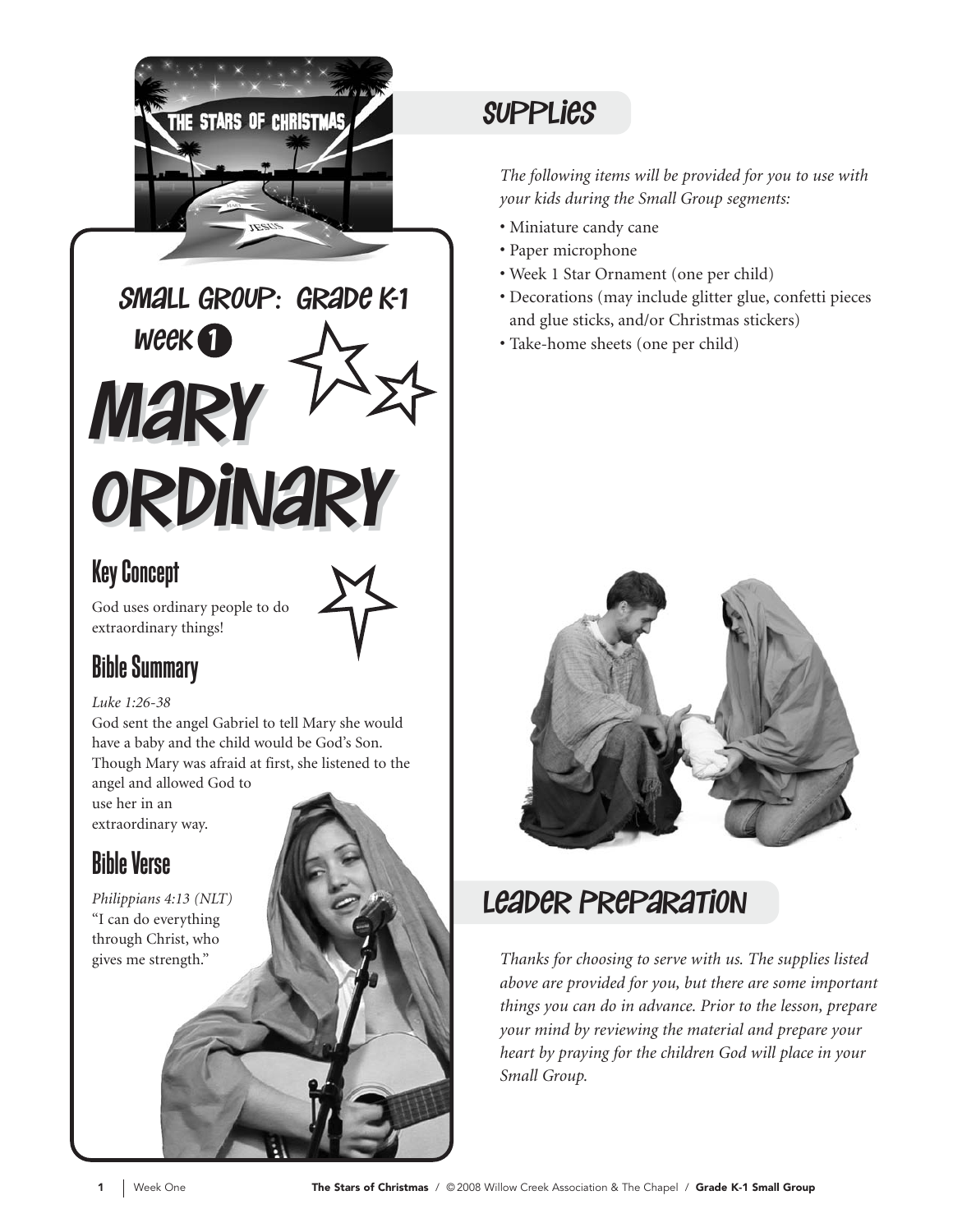## Small Group connection

*This short connection time happens right after the Welcome and Introduction. When instructed, turn to your Small Group and engage them in conversation. The goal is to make sure everyone feels comfortable and welcome. You will pass around the candy cane to help control which child talks. Be sure everyone gets a chance to share. Keep an eye on the countdown video, which will signal when it's time to refocus on the Teacher. Don't waste any time moving your Small Group; simply stay seated in the Large Group area.*

LEADER: I am so glad you are all here! Today, I brought a candy cane with me. We're not going to eat it, but we are going to pass it around the circle. When it's your turn to hold the candy cane, you can tell us your name and the Christmas present you most want this year!

When we're finished here, we are going to learn about an ordinary person who did something really great—or extraordinary!

## Small Group Sharing

*This sharing time happens right after the Teacher's Personal Application Story. When instructed, turn again to your Small Group. This time, ask them to share their personal stories. Give as many children as possible a chance to share. Keep an eye on the countdown video, which will signal when it's time to refocus on the Teacher.*

LEADER: Do you remember what the tag on the gift said? [Kids respond.] It said, "God uses ordinary people to do extraordinary things." What do you think that means? [Kids respond.] Those are great answers! Ordinary people doing extraordinary things means everyday, average, normal people doing really big, incredible, amazing things. Can you think of a time you did something extraordinary? Maybe you scored the winning goal at your soccer game, or maybe you painted a beautiful picture, or maybe finished all of your homework without being asked. God helps all of us do extraordinary things!

In just a few minutes we are going to see a very special girl being interviewed on the red carpet. She is going to talk about an extraordinary thing she did with God's help. Right now, I'm going to interview you on

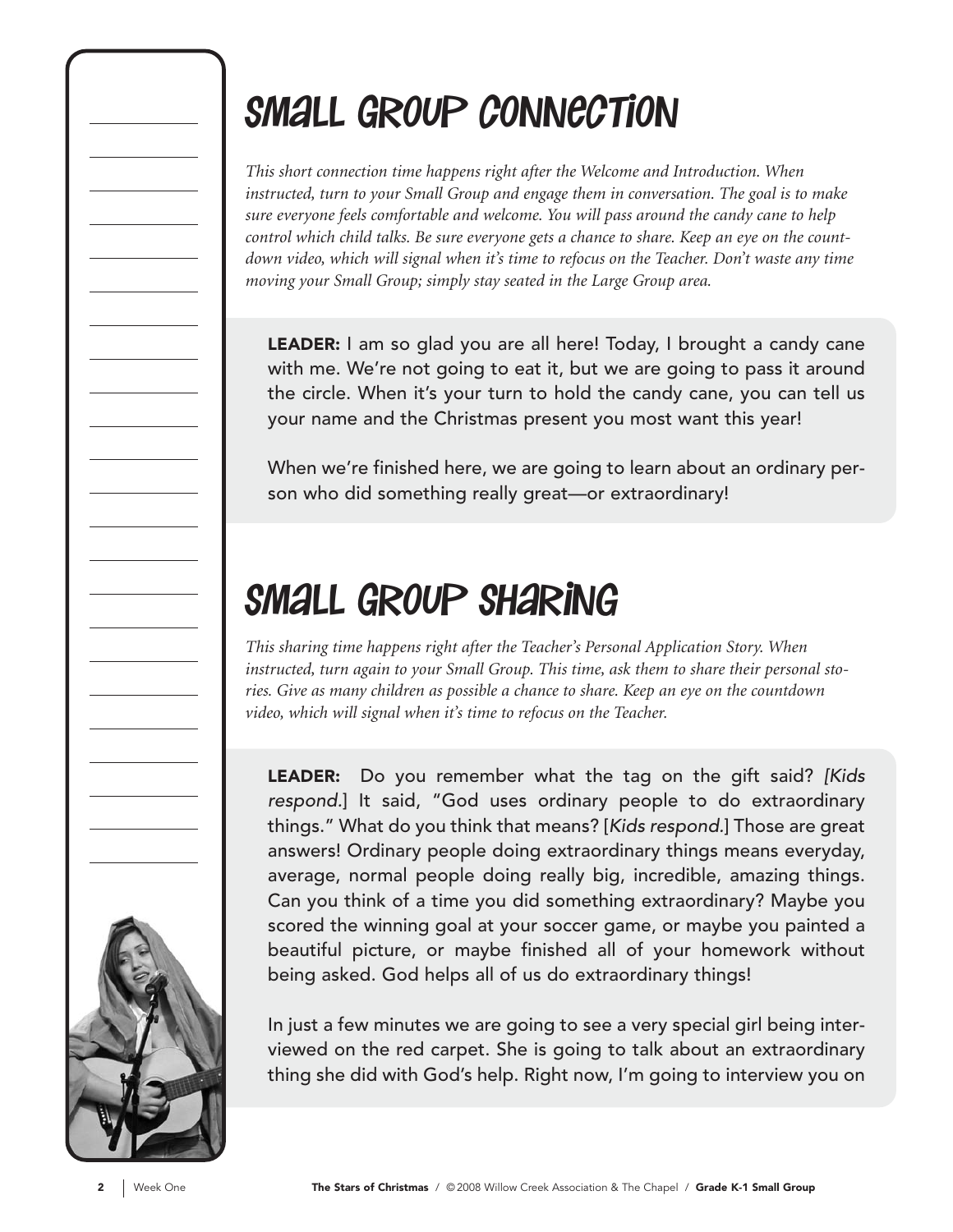the red carpet. [Take out the paper microphone.] When I hold the microphone up to you, tell me about a time you did something really extraordinary! [Allow kids to share, one at a time.]

## SMALL GROUP ACTIVITY

*This activity time happens at the end of the Large Group teaching. If your Small Group has a designated seating area somewhere else in the room, move them now. If not, simply stay seated together in the Large Group area.*

*The following activity will engage your group for 10-15 minutes. It's okay if you don't complete every activity; the priority is helping your kids process and apply what they learned today. Parents will pick up their children from your group at the end of the class.*

#### >> star craft and review questions

LEADER: Today we are going to decorate special star ornaments. [Hold] up Star Ornament.] Who can tell me who is inside the star? [Kids respond.] That's right! It's Mary. Who is she holding? [Kids respond.] It's Baby Jesus! Today we saw how an ordinary girl did something extraordinary with God's help. God chose Mary to be the mother of Jesus, God's Son!

You can decorate your star like this. [Show the kids how they can use the provided supplies to decorate their stars.] I am going to give each of you an ornament now. While you work on decorating it, I'm going to ask you a few questions about our lesson today.

[Give each child an ornament and help them with the decorations as needed. Ask the following questions as you work.]

- 1. What was the name of the young girl in the story? (Mary.)
- 2. True or False: Mary grew up as a peasant girl. (True.)
- 3. What was the name of the man Mary was going to marry? (Joseph.)
- 4. What made Mary extraordinary? (Her love and devotion to God.)
- 5. Who told Mary she was going to have a son? (An angel named Gabriel.)

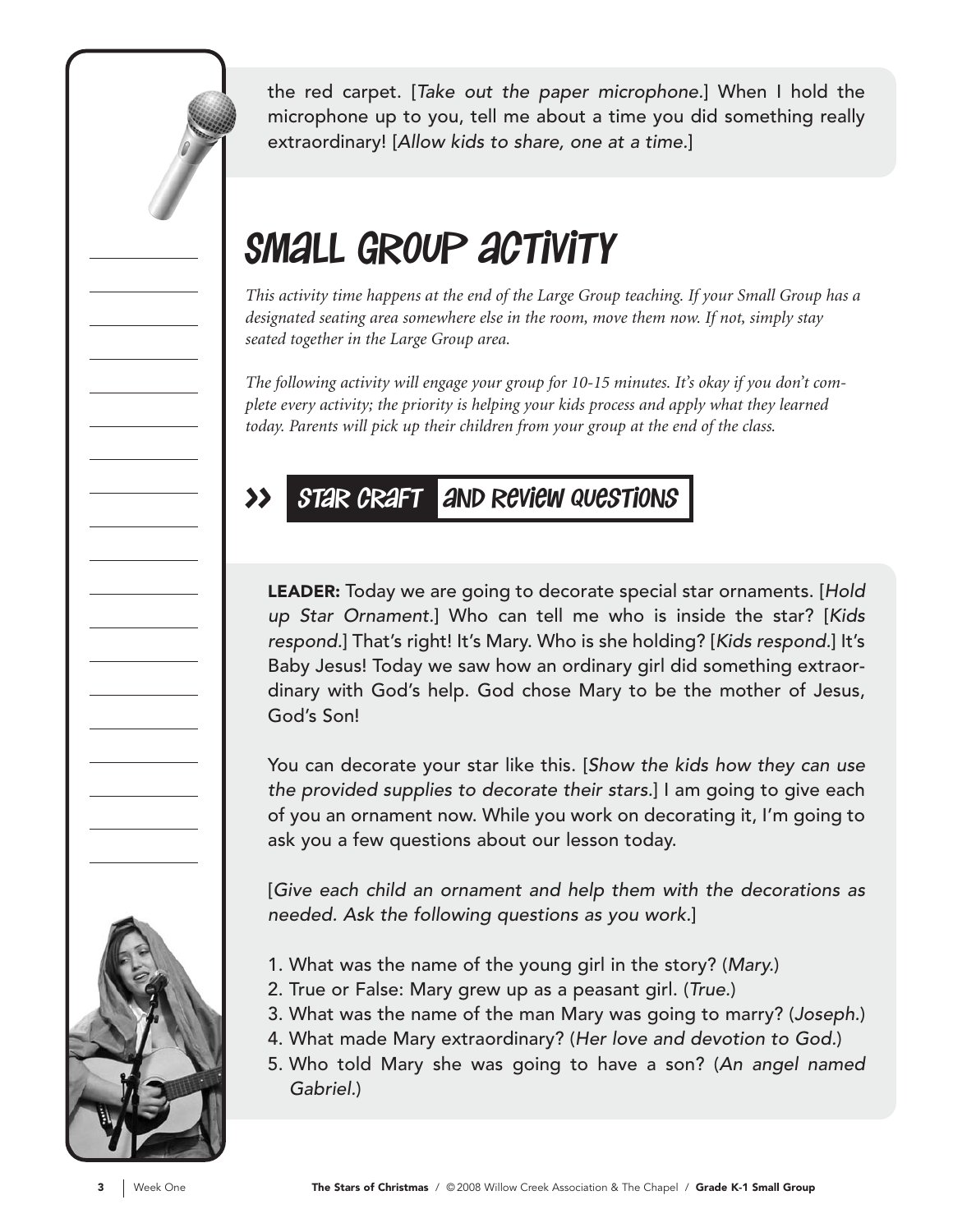- 6. How do you think Mary felt when she saw the angel? (Afraid.)
- 7. How do you think you would feel if you saw an angel? (Encourage kids to give their own answers.)
- 8. True or False: When Mary heard the news that she was going to be Jesus' mother, she screamed and ran away. (False.)
- 9. What did Mary do when she heard the news? (She did what God asked her to do.)

That's an extraordinary thing Mary did. Even though she was afraid, she trusted God and obeyed what He asked her to do. Let's practice saying our Bible verse together. [Repeat the verse aloud with the kids several times.]

"I can do everything through Christ, who gives me strength." Philippians 4:13

## closing prayer

*End your time by praying for the children in your Small Group. You can simply pray the prayer below or ask the children for specific prayer requests.*

LEADER: Dear God, thank You for giving Mary the strength to do something very extraordinary. We are thankful for the Christmas story and that You sent Your Son, Jesus. Please give us strength this week to do great things for You. Thank You, God. In Jesus' Name we pray, Amen.

*Give each child a take-home sheet and continue to engage them in conversation until their parents arrive.*